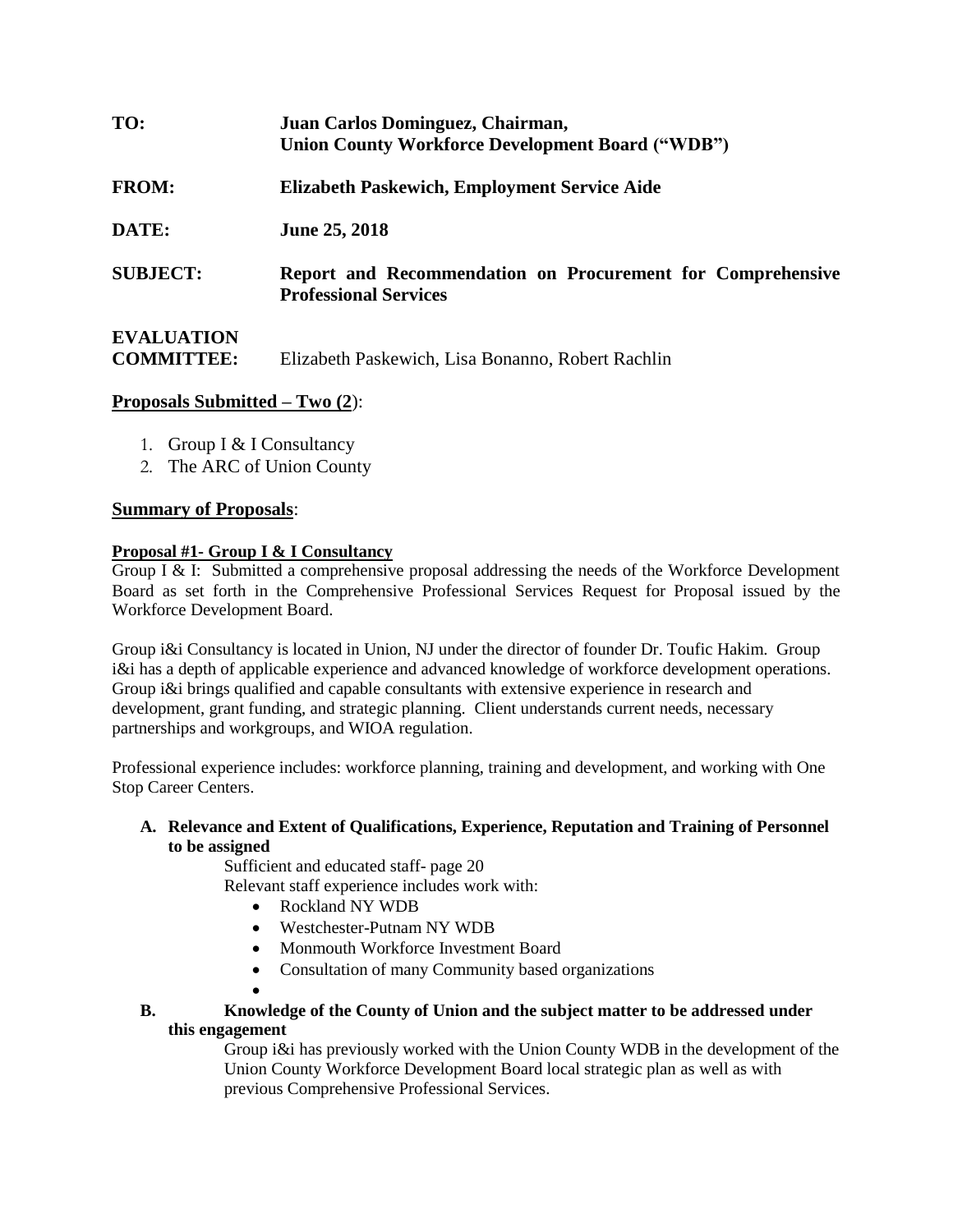## **C. Relevance and Extent of Similar Engagements performed**

Through list provided on page 22 of Proposal

- East Orange Child Development Corporation
- Urban League of Essex County
- Union County Workforce Development Board

### **D. Technical Qualifications contains all required information All required forms were submitted but additional Technical**

Scope of Work narrative included with specific ideas as to what they can deliver as well as their expectations for UCWDB- creating a working partnership.

### **E. Reasonableness of Cost Proposal**

"We are proposing a special and reduced hourly consulting fee for this engagement, ranging from \$115 for Associates to \$220 for Senior Principals. Based on the proposed arrangement below, the weighted blended hourly rate for the **total of 600 hours projected amounts to \$125**."

### **Evaluative Criteria Summary:**

| <b>RFP Scoring Methodology</b>                                                                             | <b>YES</b> | <b>NO</b> |
|------------------------------------------------------------------------------------------------------------|------------|-----------|
| Relevance and Extent of Qualifications, Experience, Reputation<br>and Training of Personnel to be assigned | YES.       |           |
| Knowledge of the County of Union and the subject matter to be                                              | <b>YES</b> |           |
| Relevance and Extent of Similar Engagements performed                                                      | <b>YES</b> |           |
| Technical Qualifications contains all required information                                                 | <b>YES</b> |           |
| <b>Reasonableness of Cost Proposal</b>                                                                     | <b>YES</b> |           |
| <b>Total Available Points</b>                                                                              | 5          |           |

**Recommendation:** Contract Award to Group I & I for Comprehensive Professional Services

**Purpose/justification of recommended action:** Group I &I's proposal satisfies the primary purpose of the UCWDB's procurement which is provide Comprehensive Professional Services of a specialized nature to the Union County Workforce Development Board

 All required executed procurement compliance documentation set forth within the RFP have been submitted.

## **Proposal #2- The ARC of Union County**

The ARC of Union County:

Founded in 1949, with over six decades of service, The Arc of Union County has spread into the entire Union County. The Agency provides community-based housing for over 100 adults with intellectual and developmental disabilities, in 21 Group homes and 2 supervised Apartments . The Mission of The Arc of Union County Inc. is to empower, support and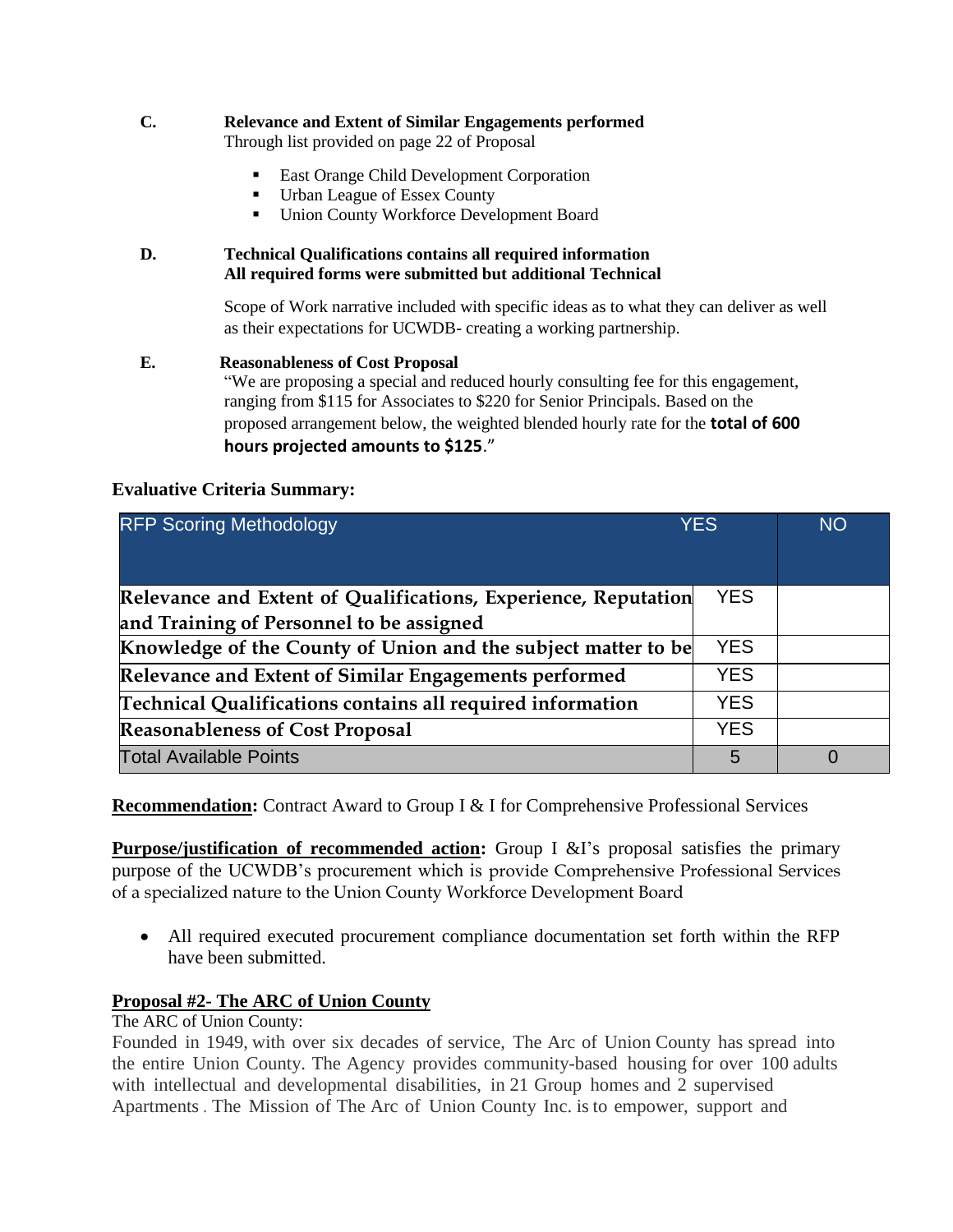advocate for individuals with intellectual and developmental disabilities and their families. The Arc of UnionCounty training site islocated at 60 Diamond Road Springfield, New Jersey.

- **A. Relevance and Extent of Qualifications, Experience, Reputation and Training of Personnel to be assigned** Sufficient and educated staff- no experience in proposed area
- **B. Knowledge of the County of Union and the subject matter to be addressed under this engagement** No knowledge of subject matter or Scope of Services addressed in proposal. Addenda #1 not addressed in proposal.
- **C. Relevance and Extent of Similar Engagements performed** No similar engagements mentioned
- **D. Technical Qualifications contains all required information**

All required forms were submitted but additional Technical Qualifications as identified in Addenda #1 not included- Narrative regarding Scope of Work. No copy of Proposal provided, only Original and Flash drive submitted.

## **E. Reasonableness of Cost Proposal**

Did not account for services provided. Cost proposal submitted was in reference to client services not professional services.

| <b>RFP Scoring Methodology</b>                                 | <b>YES</b> | <b>NO</b> |
|----------------------------------------------------------------|------------|-----------|
| Relevance and Extent of Qualifications, Experience, Reputation |            | NO.       |
| and Training of Personnel to be assigned                       |            |           |
| Knowledge of the County of Union and the subject matter to be  |            | NO.       |
| Relevance and Extent of Similar Engagements performed          |            | <b>NO</b> |
| Technical Qualifications contains all required information     |            | <b>NO</b> |
| <b>Reasonableness of Cost Proposal</b>                         |            | <b>NO</b> |
| <b>Total Available Points</b>                                  | $\Omega$   | 5         |

## **Evaluative Criteria Summary:**

**Recommendation:** Not recommended for funding

**Purpose/justification of recommended action:** The ARC of Union County did not establish experience required to execute the Scope of Services mandated within the Proposal

**Procurement Process Overview:**